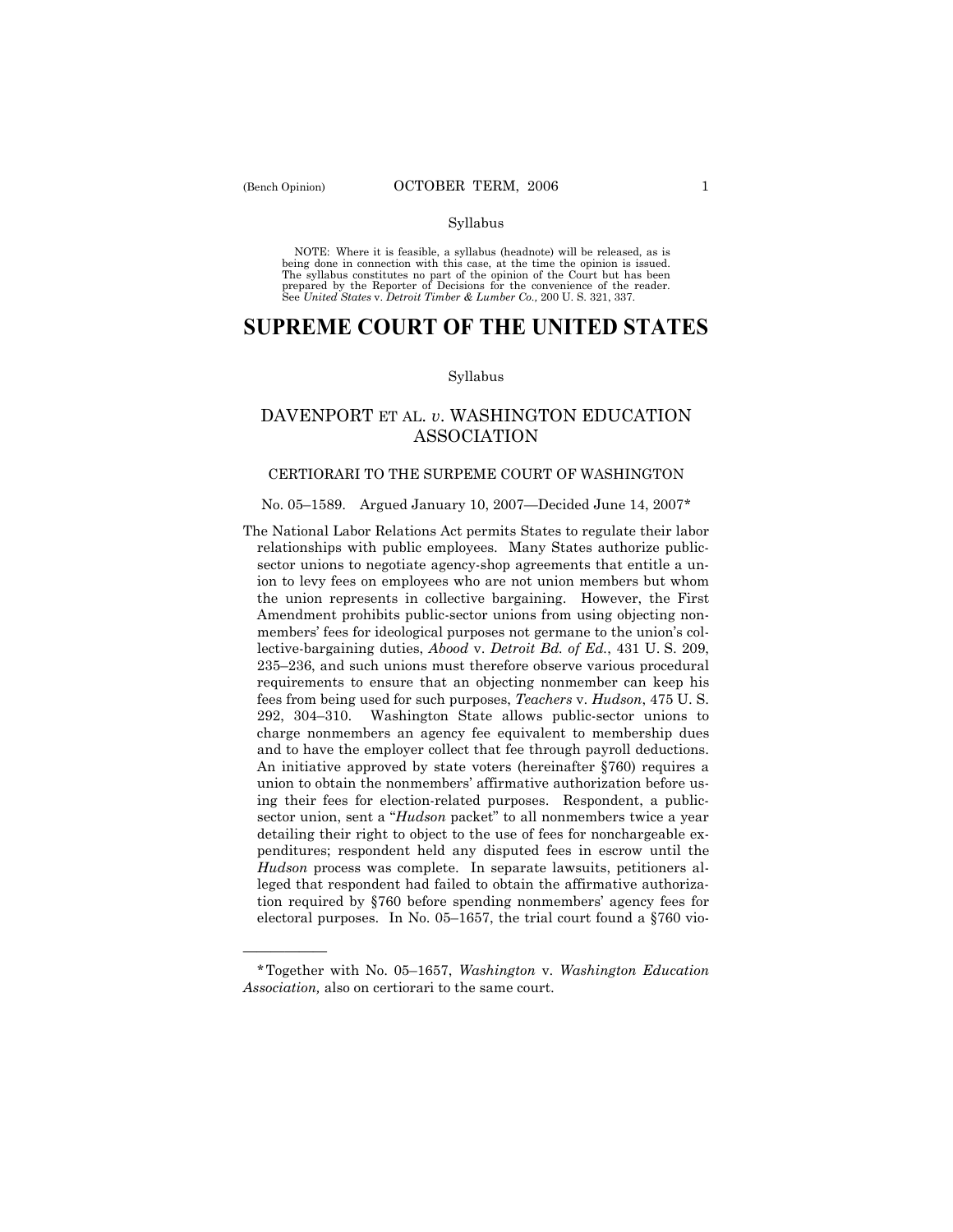#### Syllabus

lation and awarded the State monetary and injunctive relief. In No. 05–1589, another judge held that  $$760$  provided a private right of action, certified a class of nonmembers, and stayed the proceedings pending interlocutory appeal. The State Supreme Court held that although a nonmemberís failure to object after receiving the *Hudson*  packet did not satisfy §760's affirmative-authorization requirement, that requirement violated the First Amendment.

*Held:* It does not violate the First Amendment for a State to require its public-sector unions to receive affirmative authorization from a nonmember before spending that nonmember's agency fees for electionrelated purposes. Pp.  $5-13$ .

 (a) It is undeniably unusual for a government agency to give a private entity the power to tax government employees. The notion that ß760ís modest limitation upon that extraordinary benefit violates the First Amendment is counterintuitive, because it is undisputed that Washington could have restricted public-sector agency fees to the portion of union dues devoted to collective bargaining, or even eliminated them entirely. Washington's far less restrictive limitation on respondent's authorization to exact money from government employees is of no greater constitutional concern. P. 5.

(b) The State Supreme Court extended this Court's agency-fee cases well beyond their proper ambit in concluding that those cases, having balanced the constitutional rights of unions and nonmembers, required a nonmember to shoulder the burden of objecting before a union can be barred from spending his fees for purposes impermissible under *Abood.* The agency-fee cases did not balance constitutional rights in such a manner because unions have no constitutional entitlement to nonmember-employees' fees. The Court has never suggested that the First Amendment is implicated whenever governments limit a unionís entitlement to agency fees above and beyond what *Abood* and *Hudson* require. The constitutional floor for unions' collection and spending of agency fees is not also a constitutional ceiling for state-imposed restrictions. *Hudson*'s admonition that "'dissent is not to be presumed," 475 U.S., at 306, n. 16, means only that it would be improper for a court to enjoin the expenditures of all nonmembersí agency fees when a narrower remedy could satisfy statutory or constitutional limitations. Pp. 5–7.

(c) Contrary to respondent's argument,  $$760$  is not unconstitutional under this Court's campaign-finance cases. For First Amendment purposes, it is immaterial that  $$760$  restricts a union's use of funds only after they are within the union's possession. The fees are in the unionís possession only because Washington and its unioncontracting government agencies have compelled their employees to pay those fees. The campaign-finance cases deal instead with gov-